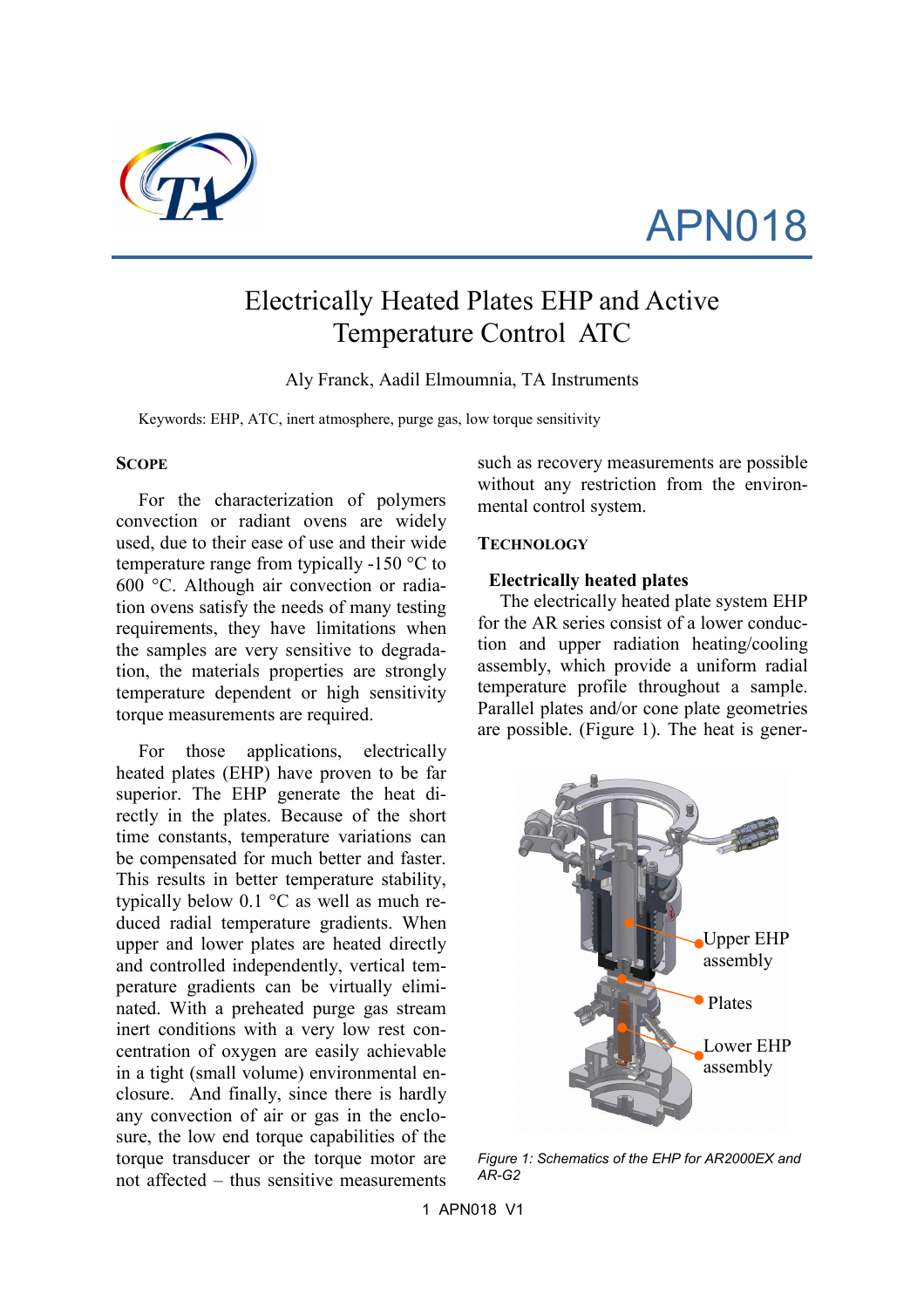ated by electrical heating and removed by a cooling medium, circulating through embedded channels in the heater block. The lower electrically heated plate assembly is mounted onto the smart swap base of the AR rheometer and the heater block is attached directly to the plate geometry. Since no mechanical contact to the rotating upper geometry (plate or cone) is allowed, a non contact radiation heating block is used to control the temperature in the upper plate. The heat spreader, attached to the upper plate geometry has been optimized for fast heat distribution with minimum radial temperature gradients in the plate. Due to the cylindrical design and vertical arrangement of the heat spreader, the heat transfer by radiation does not depend on the exact position of the heat spreader relative to the heater block – thus is virtually independent of the sample gap. A tight enclosure with optional window for sample visualization isolates the test area from the surrounding atmosphere. The pre-heated purge gas prevents oxygen from the atmosphere to enter the test section.

Finally, but nevertheless important, because no mechanical contact exists between the rotating test geometry and the test sta-



Figure 2: Upper test fixture for ETC with wireless temperature sensor ( for ATC

tion, the low torque sensitivity of the torque motor is not affected.

## Active Temperature control (only for AR-G2)

The ATC consists of a temperature probe $^{(1)}$  mounted directly in the upper rotating platen and provides, without any mechanical contact, a temperature read-out which is used to control the actual platen temperature. The PRT sensor is integrated in the tip of the draw rod and the temperature information transmitted via a micro printed circuit board mounted into knob of the draw rod at the top, to the system electronics (Figure 2). Both upper and lower heating assemblies have independent temperature controls. Since the temperature in the upper and lower plate are precisely known at any time, no complex calibration procedures are necessary for the upper heater and heating or cooling strategies can be optimized either to maximize the heating/cooling rates or to minimize the temperature gradients in the sample.

#### **EXPERIMENTAL**

In order to prove the performance of the EHP and ATC, tests have been performed with a commercial and an anionically polymerized polystyrene. The PS samples were molded into 2mm sheets and 25mm discs were punched out. The samples were kept under vacuum and removed from the vacuum oven prior to testing only. All tests were run using the EHP and ATC option using the AR-G2 rheometer

# Polymer thermal stability tests with and without inert gas purge

Two different test series were performed with the commercial polystyrene to show the effectiveness of the inert gas purge. In a first step, an oscillatory time sweep test was performed at 200 °C at a frequency of 10 rad/s for a period of 10 hours. Nitrogen purge gas was used. As can be seen from Figure 3, no change for G' and G" were detected for 250 minutes. At that point the inert gas purge was turned off; immediately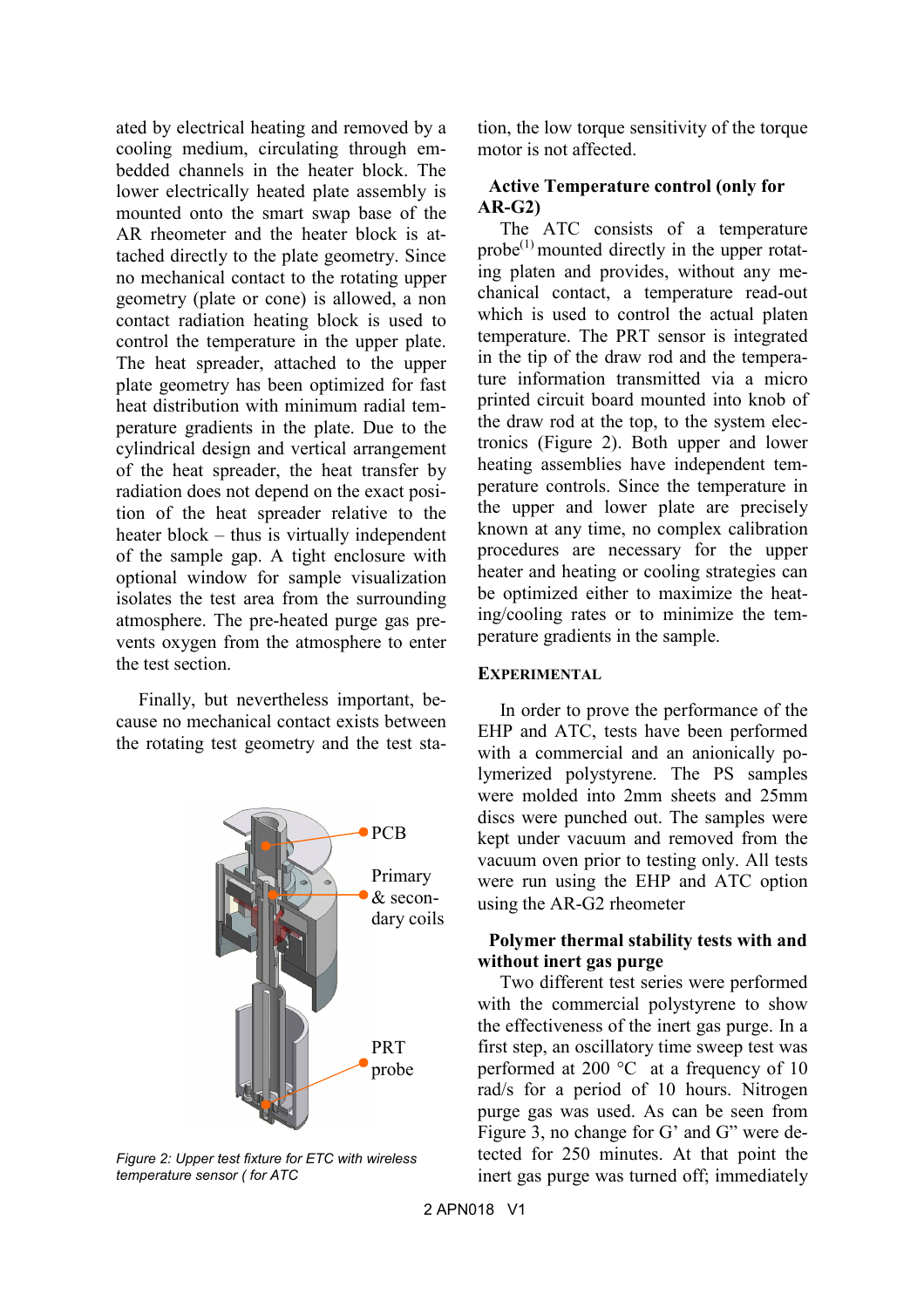

the sample started to degrade. After 600 minutes, the moduli G' and G" have dropped by 30% while the phase  $\delta$  is increasing, approaching 45°. This means that the cross over frequency is shifting to higher frequency also, a proof that the MW is decreasing.

In a second experiment, a creep recovery test was performed on the commercial PS. Prior to the creep test, a frequency sweep test was performed to establish reference data of the material before subjecting it to an extended stay at 200 °C. Next a constant stress was applied to the sample for 300 minutes followed by a recoil test at zero stress (Figure 5). A steady state was reached after 400 minutes and this value remained constant for 16 hours. The test was stopped and a second frequency test



Figure 4:Frequency sweep before and after a16 hour creep recovery test



Figure 5: Creep Recovery test of the PSref at 200°C. Test time 16 hours

was performed to detect eventual changes of the materials due to the extended stay at 200 °C. The overlay of the frequency sweep data before and after the creep recovery test shows that the data superpose completely (Figure 4). The variations of the cross-over frequency and cross over modulus were of the order of only a few percent.

## Low torque sensitivity for accurate recoil measurements

Recoil experiments of polymer melts are extremely sensitive to the residual torque of the rheometer. During the recoil experiment, the sample is free to recover to an equilibrium deformation, without any external stress acting on the sample. In a rheometer, this ideal situation cannot be obtained and in CMT rheometers, the lowest torque "residual torque" is defined by the air i.e. magnetic levitation bearing. In case an oven or furnace is used to control the temperature, the convection of the air or inert gas in the oven disturbs the freely rotating test fixture and increase the residual torque acting on the sample. When using EHP, the heat is generated in the test fixtures and distributed evenly to the sample via the heat spreader, in the upper and lower plate. The purge gas stream is very small and does not disturb the rotating upper plate.

Creep recovery experiments have been performed on a narrow distributed PS (PS145) with an  $M_w$  of 145000 g/mol and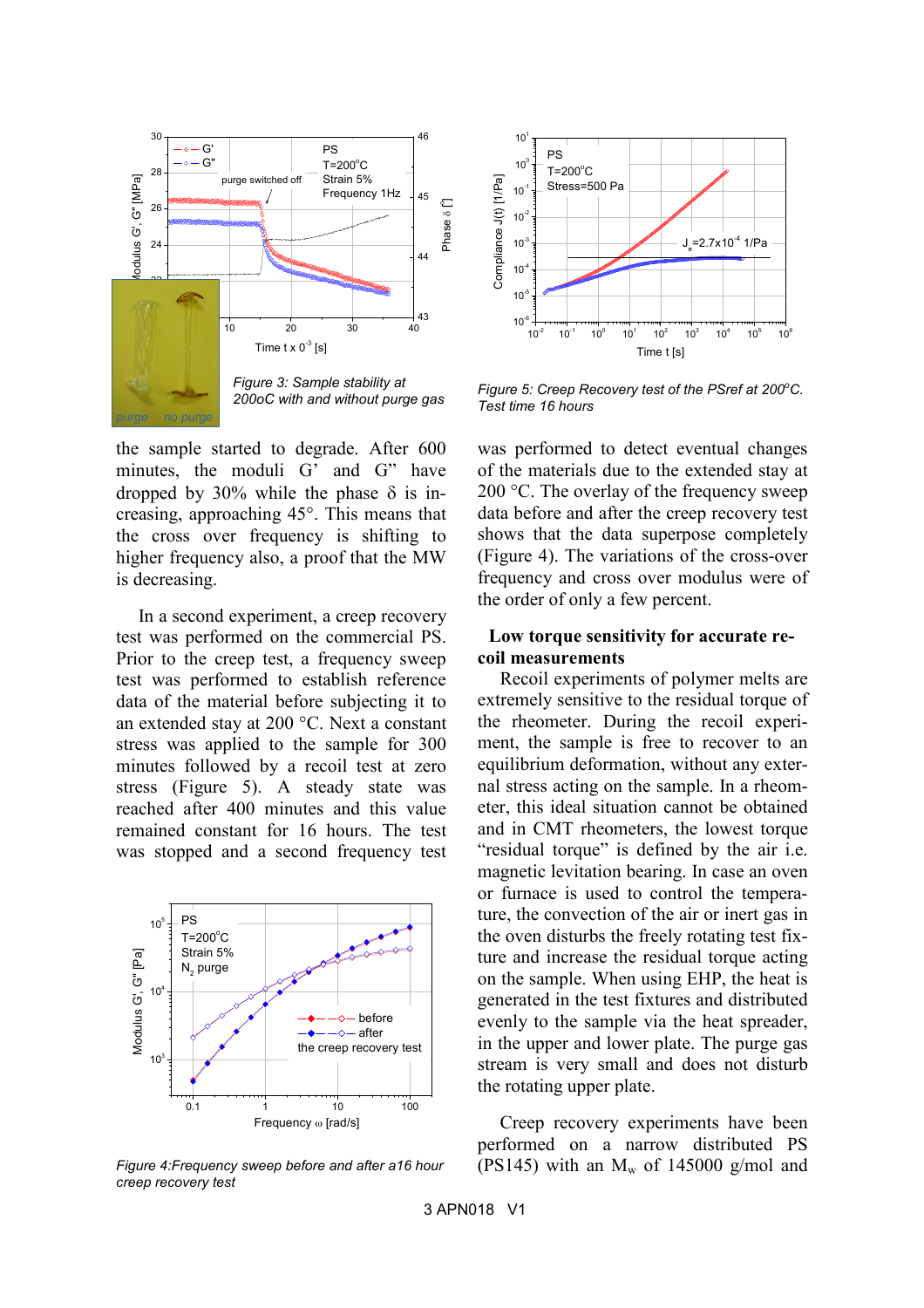

Figure 6: Creep Recovery of a narrow distributed PS145 over a stress range from 10 to 1000 Pa

an  $M_w/M_n$  of 1.03. For a narrow distributed polystyrene the total recovery is very small and at low stress (linear region), the creep due to instrument residual torque can easily dominate the recoverable deformation. This effect shows as a continuous decrease or increase (depends on the direction of the torque) of the recoverable strain. Equilibrium is not obtained in this case.

The results in figure 6 represent the creep compliance and the recoverable compliance for the PS145 in double logarithmic plot over a stress range from 10 to 1000 Pa. All the data superpose, which means the sample behaves linear viscoelastic. More important is, that down to 10 Pa, the recoverable compliance reaches a steady state value and no drift due to residual torque is detected. The value of the equilibrium compliance is  $1.1x10^{-5}1/Pa$ , a value which has been confirmed by oscillation data also.

# Accurate temperature control in both the upper and lower plate

Without ATC, the temperature is measured in the heater block used to control the plate temperature and not in the upper plate itself. This requires a careful calibration with a reference PRT in the upper plate prior to the experiment. With ATC, this is not necessary, as the temperature is measured continuously directly in the upper plate during the experiment. Figure 7 shows G' for the commercial PS at 200°C, with and without Active Temperature Control ATC. A significant higher G' is found for the experiment without ATC. In order to match the G' data with those obtained from the experiment with ATC, the upper heater set temperature had to be increased by 4 °C. This means that the temperature in the heater block and the sample plate is off by 4 °C and has to be corrected by the calibration, performed prior to the experiment, when ATC is not available.

With the ability to measure the temperature in the upper as well as in the lower plate, the temperature can be changed in both plates at the same rate - thus avoiding temperature gradients in the sample during heating and cooling. The heating or cooling strategy can be optimized for maximum heating rate with minimum temperature gradients in the sample. In figure 8 this is demonstrated with a temperature step from 180 to 220 °C. Control with ATC and optimized control strategy provide a faster response than without ATC.

#### **CONCLUSION**

The EHP provides fast and localized temperature control from sub-ambient to 400 °C. A new patented non-contact temperature sensor allows active temperature control (ATC) of the upper plate temperature. The fast control response, due to the proximity of the heater and the control sen-



Figure 7: Frequency sweep performed with and without ATC. Without ATC, the a  $4^{\circ}$ C temperature offset is needed to match the data obtained with ATC ON